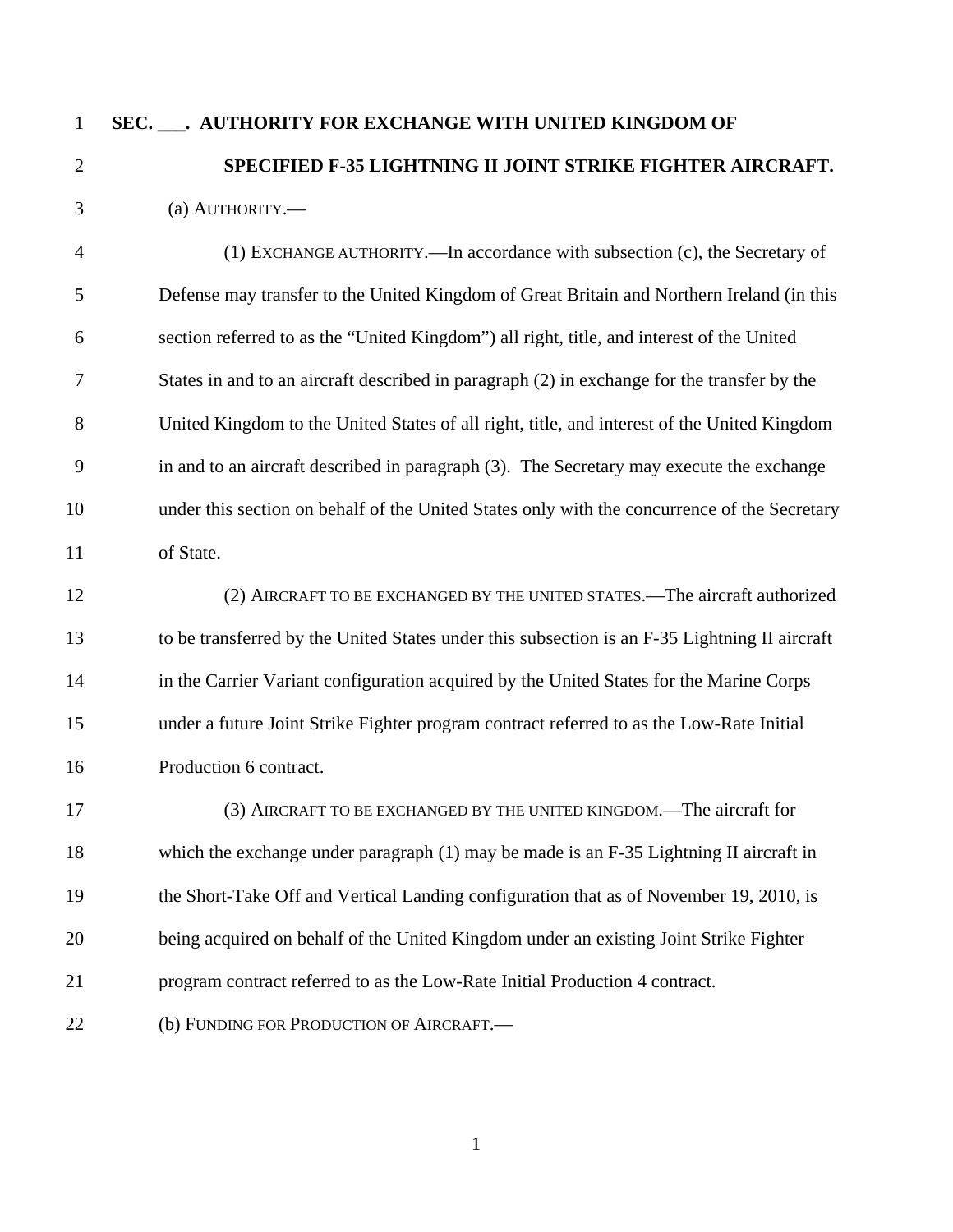| $\mathbf{1}$ | (1) FUNDING SOURCES FOR THE AIRCRAFT TO BE EXCHANGED BY THE UNITED                           |
|--------------|----------------------------------------------------------------------------------------------|
| $\mathbf{2}$ | $STATES. — (A) Except as provided in subparagnen (B), funds for production of the$           |
| 3            | aircraft to be transferred by the United States (including the propulsion system, long lead- |
| 4            | time materials, the production build, and deficiency corrections) may be derived from        |
| 5            | appropriations for Aircraft Procurement, Navy, for the aircraft under the contract referred  |
| 6            | to in subsection $(a)(2)$ .                                                                  |
| 7            | (B) Costs for flight test instrumentation of the aircraft to be transferred by the           |
| 8            | United States and any other non-recurring and recurring costs for that aircraft associated   |
| 9            | with unique requirements of the United Kingdom may not be borne by the United States.        |
| 10           | (2) FUNDING SOURCES FOR THE AIRCRAFT TO BE EXCHANGED BY THE UNITED                           |
| 11           | KINGDOM.—Costs for upgrades and modifications of the aircraft to be transferred to the       |
| 12           | United States that are necessary to bring that aircraft to the Low-Rate Initial Production 6 |
| 13           | configuration under the contract referred to in subsection $(a)(2)$ may not be borne by the  |
| 14           | United States.                                                                               |
| 15           | (c) IMPLEMENTATION.—The exchange under this section shall be implemented pursuant            |
| 16           | to the memorandum of understanding titled "Joint Strike Fighter Production, Sustainment, and |
|              | 17 Follow-on Development Memorandum of Understanding", which entered into effect among nine  |
| 18           | nations including the United States and the United Kingdom on December 31, 2006, consistent  |
| 19           | with section 27 of the Arms Export Control Act (22 U.S.C. 2767), and as supplemented as      |
| 20           | necessary by the United States and the United Kingdom.                                       |

## **Section-by-Section Analysis**

 This legislative proposal would enable the United States (U.S.) to effect a mutually beneficial, one-time exchange of one U.S. Carrier Variant (CV) F-35 aircraft for one United Kingdom of Great Britain and Northern Ireland (UK) Short Take-off and Vertical Landing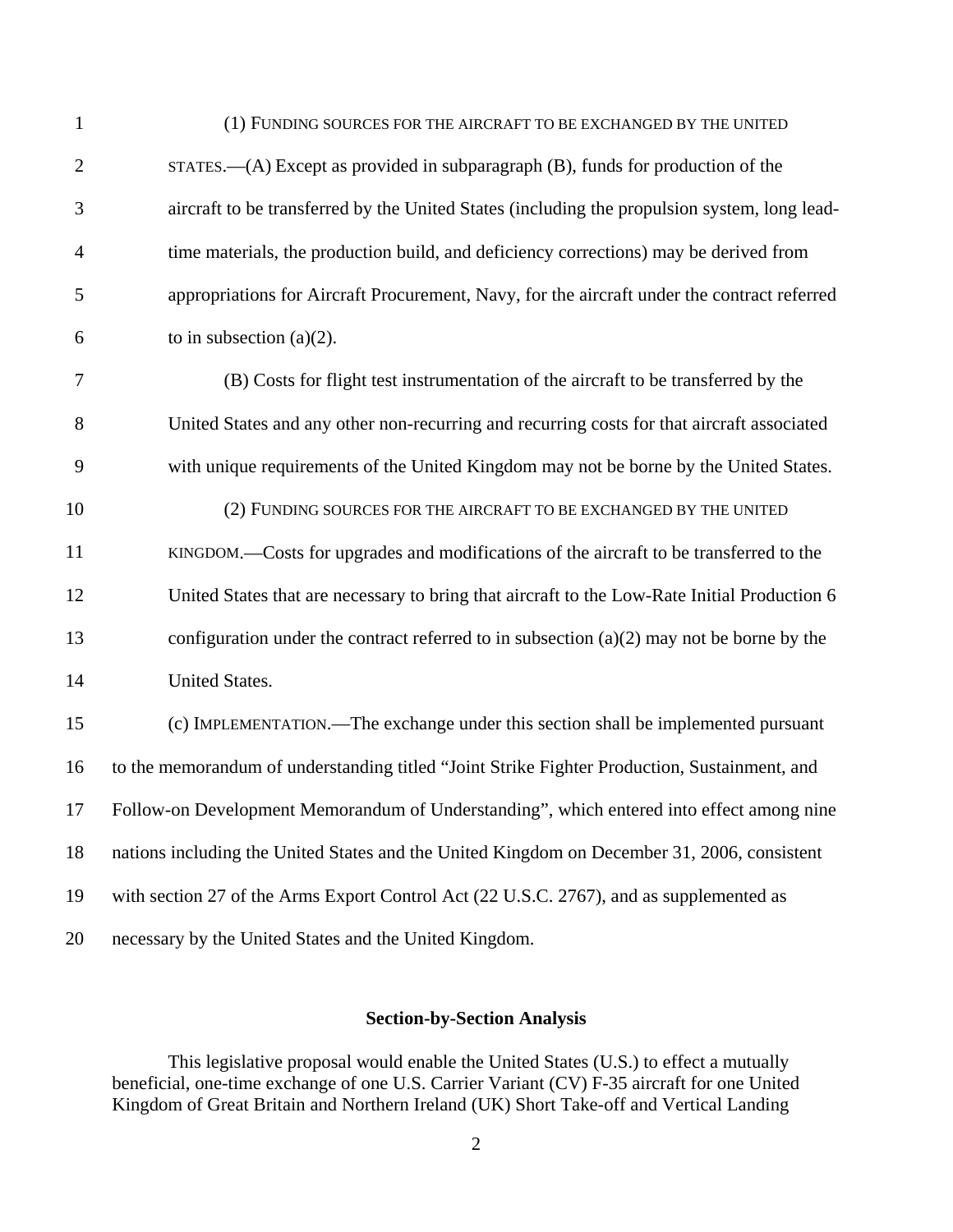(STOVL) F-35 aircraft. This proposal is not intended to, nor would it, provide any continuing authority beyond this one-time exchange.

 The Governments of the United States and the UK joined seven other Participants in 2006 to sign the Joint Strike Fighter Production, Sustainment, and Follow-On Development Memorandum of Understanding (MOU). The MOU envisions transfers of Project Equipment, including end items such as F-35 aircraft, for purposes of carrying out the MOU. Any Project Equipment transferred is generally returned to the providing Participant, unless the providing Participant authorizes the receiving Participant to expend or otherwise consume the Project Equipment. That said, nothing in the MOU prohibits a long-term, or even permanent, exchange of Project Equipment between willing Participants.

As a result of the UK Strategic Defence and Security Review, the UK decided to acquire CV variants in lieu of STOVL variants. The decision resulted in an excess UK-acquired STOVL asset procured under the Low-Rate Initial Production (LRIP) 4 contract. The UK proposed an exchange of the excess STOVL asset for a CV asset to be procured for the U.S. under the LRIP 6 contract. The proposed exchange would benefit both Participants. The exchange would provide the U.S. with a STOVL aircraft 24 months earlier than planned to support maturity assessments and training needs, would allow the UK to avoid the costs of a CV aircraft for Operational Test, and would increase Operational Test capacity through the use of an instrumented CV aircraft in the LRIP 6 timeframe.

 The proposed exchange would be structured so that comparable assets would be exchanged. Accordingly, the UK would bear the costs of upgrading and modifying the LRIP 4 STOVL aircraft to the more advanced LRIP 6 configuration. In addition, the UK would be responsible for bearing the costs of incorporating flight test instrumentation of the CV aircraft as well as any other UK-unique CV aircraft requirements. Thus, from a U.S. perspective, the exchange would not result in any additional non-recurring or recurring costs. The U.S. will bear the costs associated with operating and maintaining the STOVL aircraft when the aircraft is flown in support of U.S. Marine Corps missions. The UK will bear the costs with operating and maintaining the CV aircraft when the aircraft is flown in support of UK missions.

 Despite the benefits of the proposed exchange, the U.S. could not agree to the exchange unless Congress were to grant legislative relief from certain restrictions imposed on the use of appropriated funds. Because appropriated Aircraft Procurement, Navy funds are to be used only for the procurement and production of aircraft destined for the U.S. Navy or U.S. Marine Corps, this legislation would directly authorize funding of the LRIP 6 contract, given that the Department intends to transfer one U.S.-funded CV aircraft to the UK. The legislative proposal, if enacted, would authorize the exchange. The Secretary of Defense may execute the exchange under this proposal on behalf of the United States only with the concurrence of the Secretary of State.

 The use of UK funds to upgrade and modify the LRIP 4 STOVL aircraft to a configuration on par with the LRIP 6 CV aircraft as well as the use of UK funds for CV flight test instrumentation and other UK-unique CV costs can be implemented pursuant to the JSF Production, Sustainment, and Follow-on Development Memorandum of Understanding